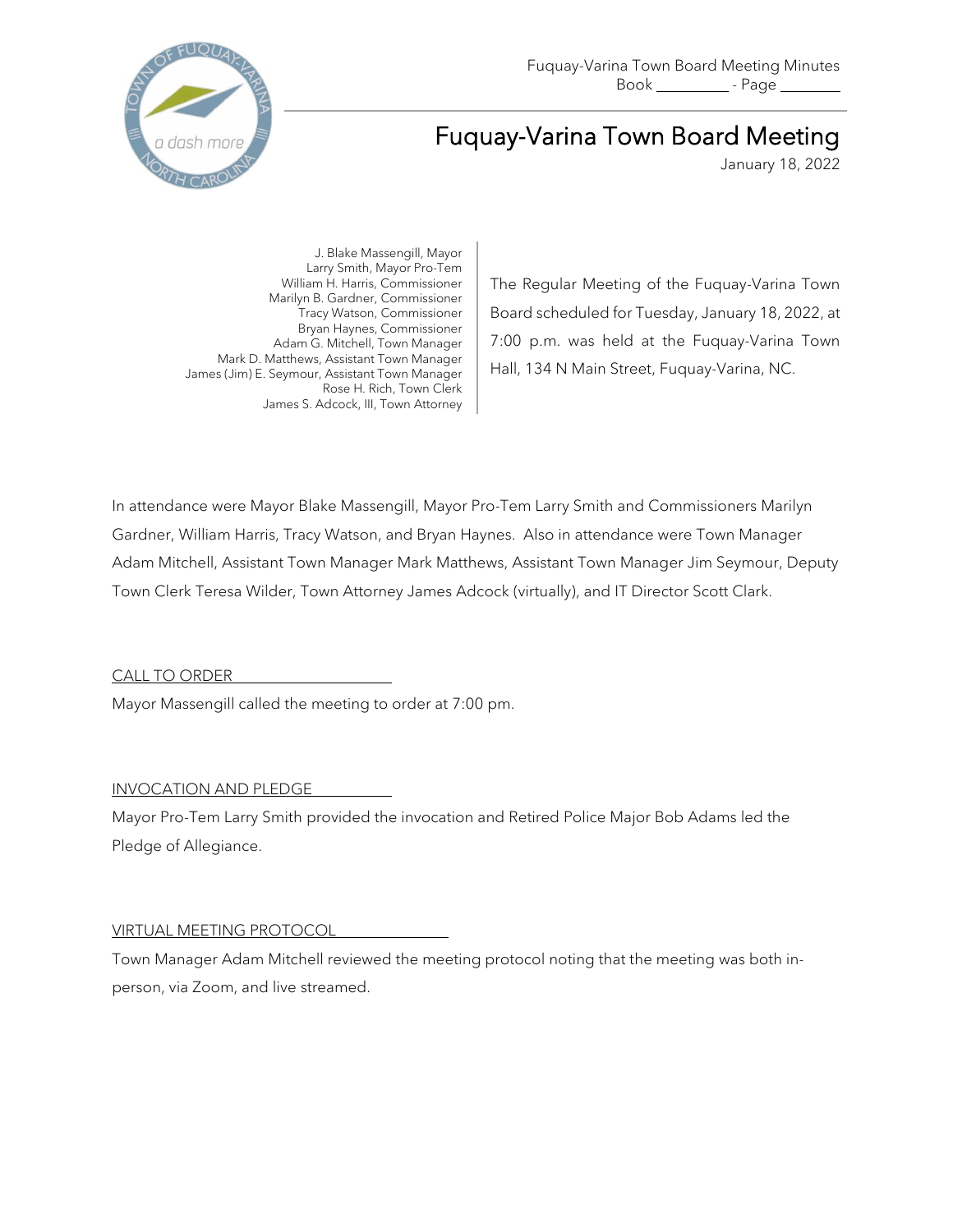#### APPROVAL OF MINUTES

3A The January 3, 2022, minutes of the Town Board of Commissioners regularly scheduled meeting.

MOTION: Mayor Pro-Tem Smith SECOND: Commissioner Gardner MOTION RESULTS: Passed Unanimously (5-0)

#### PRESENTATIONS

4A Recognition - Arts Center - David Wright - Certification and Training Achievement

Purpose - To recognize David Wright, Arts Center Technical Theatre Operations Specialist, for completing Dante 3 Certification (Digital/Audio/Networking) and Completion of Basic Rigging and Inspection training.

Staff Comments – Arts Center Director Maureen Daly entered the agenda abstract and supporting documents for this agenda item into the official record of the Town. She then provided information about the agenda item by making the following remarks.

Dave Wright, Technical Theatre Operations Specialist, has been a member of the Arts Center staff for 3 years—initially in a part time position and as a full-time staff member for just over a year. Dave's position and skills require him to maintain, manage, operate, and train staff on the lighting, sound, and other specialty equipment in the theatre.

Dave undertook specialty training in the Dante system—a software managed network that simplifies the connection of multiple devices to guarantee excellence in delivery of sound. Dave has received Dante 3, the highest-level certification available.

In addition to increasing his knowledge base with audio/video, Dave has also completed Basic Rigging and Inspection with ITI Genco, knowledge that was put to the test with this year's Nutcracker production. Dave makes a difference for customers and patrons and continues to be an important member of the Arts Center staff.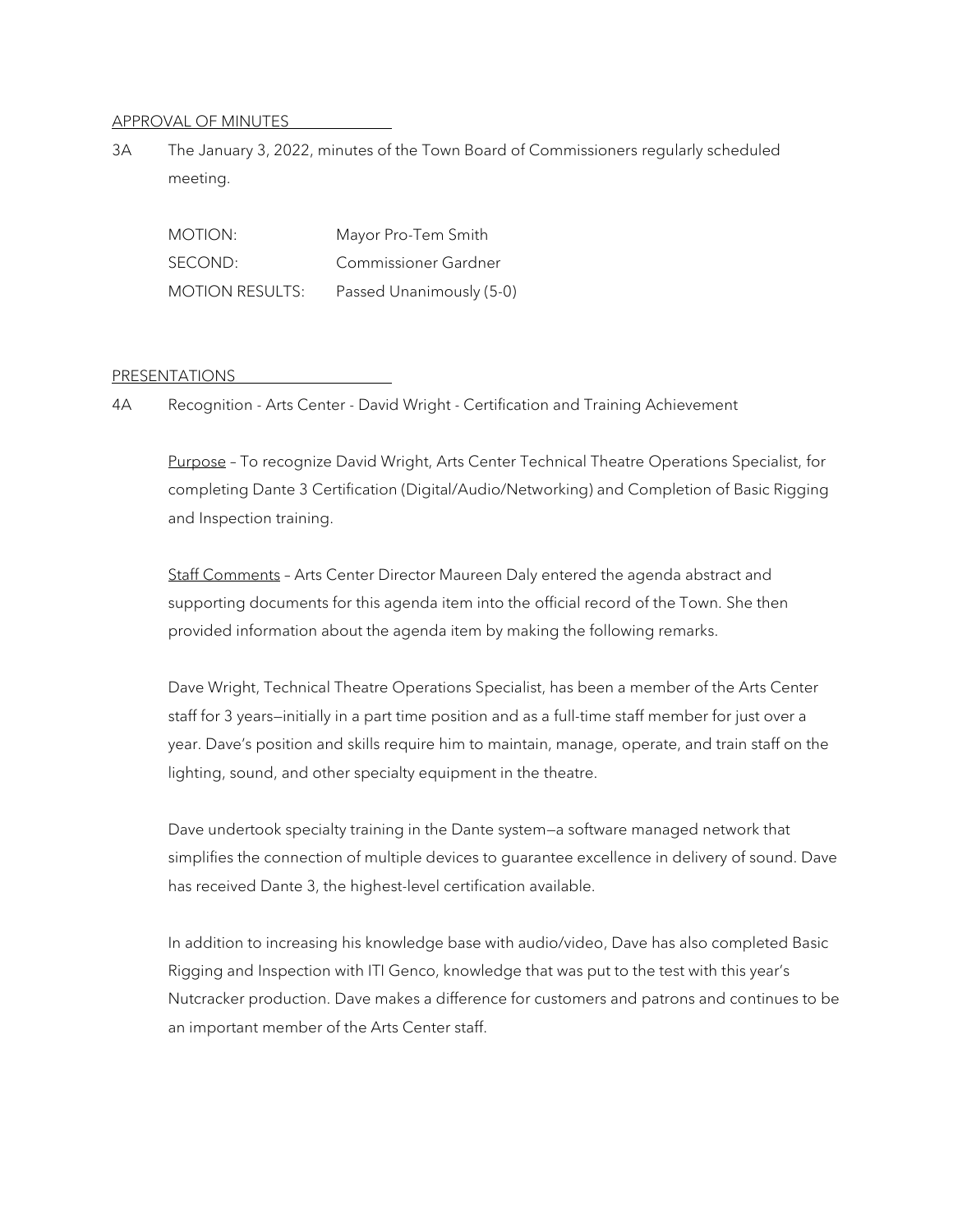Mayor Massengill thanked Mr. Wright for investing his time in getting the certification and being involved behind the scenes at the Arts Center. He also commended Mr. Wright for having skills that brings a high level of quality to performances at the theatre.

4B Recognition - Public Utilities - Certification Achievements

Purpose - To recognize public utilities employees for their recent certification achievements.

Staff Comments – Public Utilities Director Mike Wagner entered the agenda abstract and supporting documents for this agenda item into the official record of the Town. He then provided information about the agenda item by making the following remarks.

Public Works Director Wagner stated that North Carolina requires more than thirty (30) certifications and grade levels to perform various operations and maintenance to water and wastewater systems. Certifications are achieved through experience, schooling, and examination and are maintained annually through continuing education units. A list of Public Utility Department employees that obtained certification achievements in December 2021 are as follows:

Chris Way obtained Wastewater Collection Systems Grade II Certification from NC Water Pollution Control System Operators Certification Commission.

James Patterson obtained Wastewater Collection Systems Grade IV Certification from NC Water Pollution Control System Operators Certification Commission.

Jim Carney (who was unable to attend) obtained Biological Wastewater Grade 4 Certification from NC Water Pollution Control System Operators Certification Commission.

Patrick Walsh obtained Collection Systems Grade I Certification from NC Water Pollution Control System Operators Certification Commission.

These employees and their knowledge related to utility systems adds value and benefits the Town daily.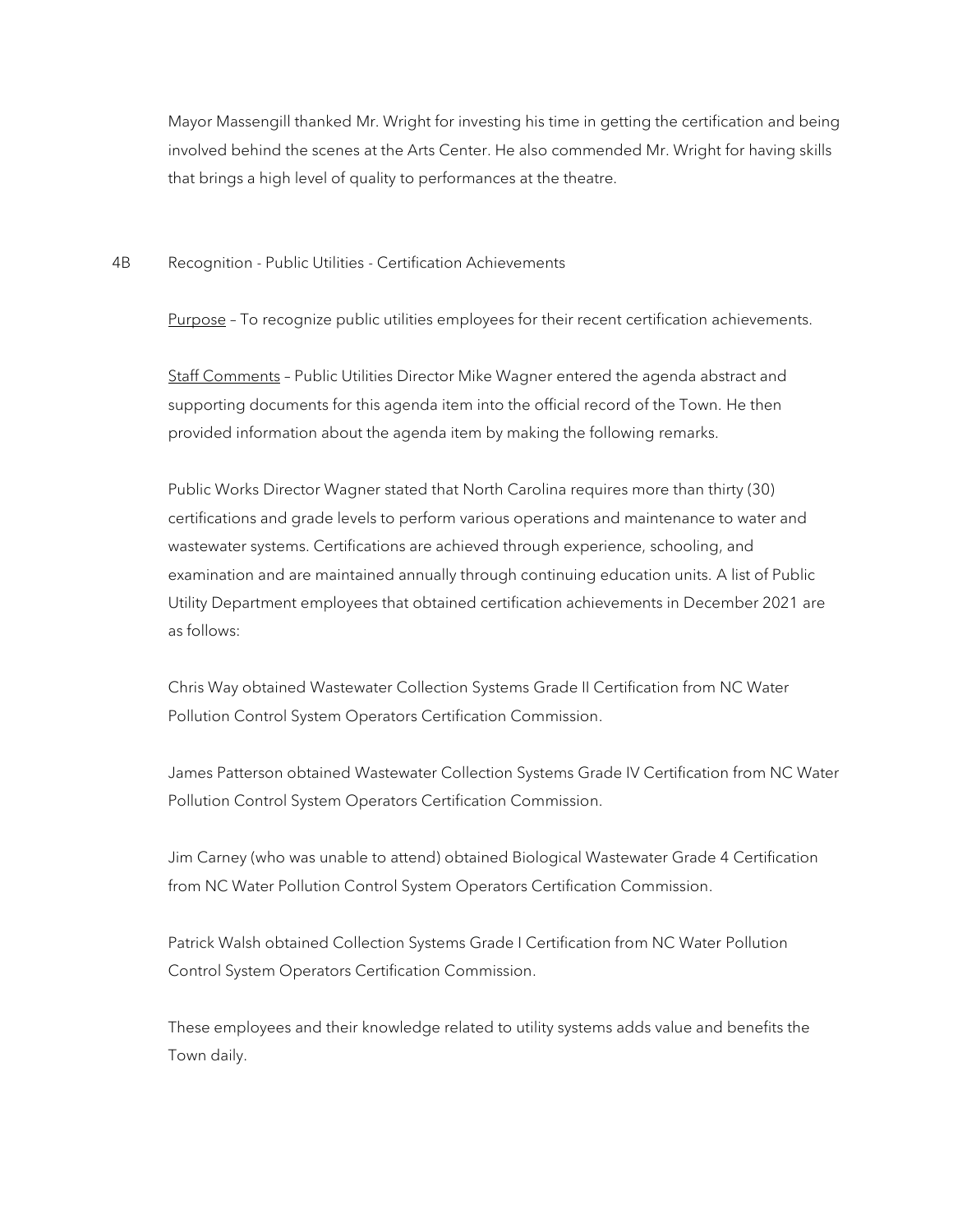Mayor Massengill commended the Public Utilities staff members for obtaining their certifications. He stated that people call on staff in different ways and the Public Utilities staff is called on every day for clean water and the removal of dirty water and that they are constantly working to provide citizens with these much-needed services.

4C Recognition - Police Employees - Training and Other Achievements - Police Department

Purpose - To recognize police employees for training and other achievements.

Staff Comments – Police Chief Laura Fahnestock entered the agenda abstract and supporting documents for this agenda item into the official record of the Town. She then provided information about the agenda item by making the following remarks.

Police Chief Fahnestock provided a listing of Police Department employees that obtained training and other achievements from November 2021 through early January 2022.

|  | <b>Training Accomplishments</b> |
|--|---------------------------------|
|  |                                 |

| Officer Sal Fundaro | Intermediate Certificate from NC Criminal Justice Education and      |
|---------------------|----------------------------------------------------------------------|
|                     | <b>Training Standards Commission</b>                                 |
| Corporal Brett Kain | Advanced Certificate from NC Criminal Justice Education and Training |
|                     | Standards Commission                                                 |

Police Employee of the Month

Officer Jay McMahill – Employee of the Month for November 2021 for rendering immediate medical aid to a suicidal subject who was injured as a result of a self-harm incident. Officer McMahill responded quickly to gain access to the individual that had locked himself in a bathroom to harm himself. Officer McMahill worked to enter the bathroom cautiously and immediately provided first aid to stop the bleeding until EMS responded.

## 2021 Police Employee of the Year

Corporal Dan Look – Recognized as the 2021 Employee of the Year for his efforts related to fundraising for Special Olympics of NC, Community Outreach Initiatives, Crisis Negotiations at Critical Incidents, work ethic, and exemplifying the Police Department's Core Values of Fairness, Vigilance, Professionalism and Dedication.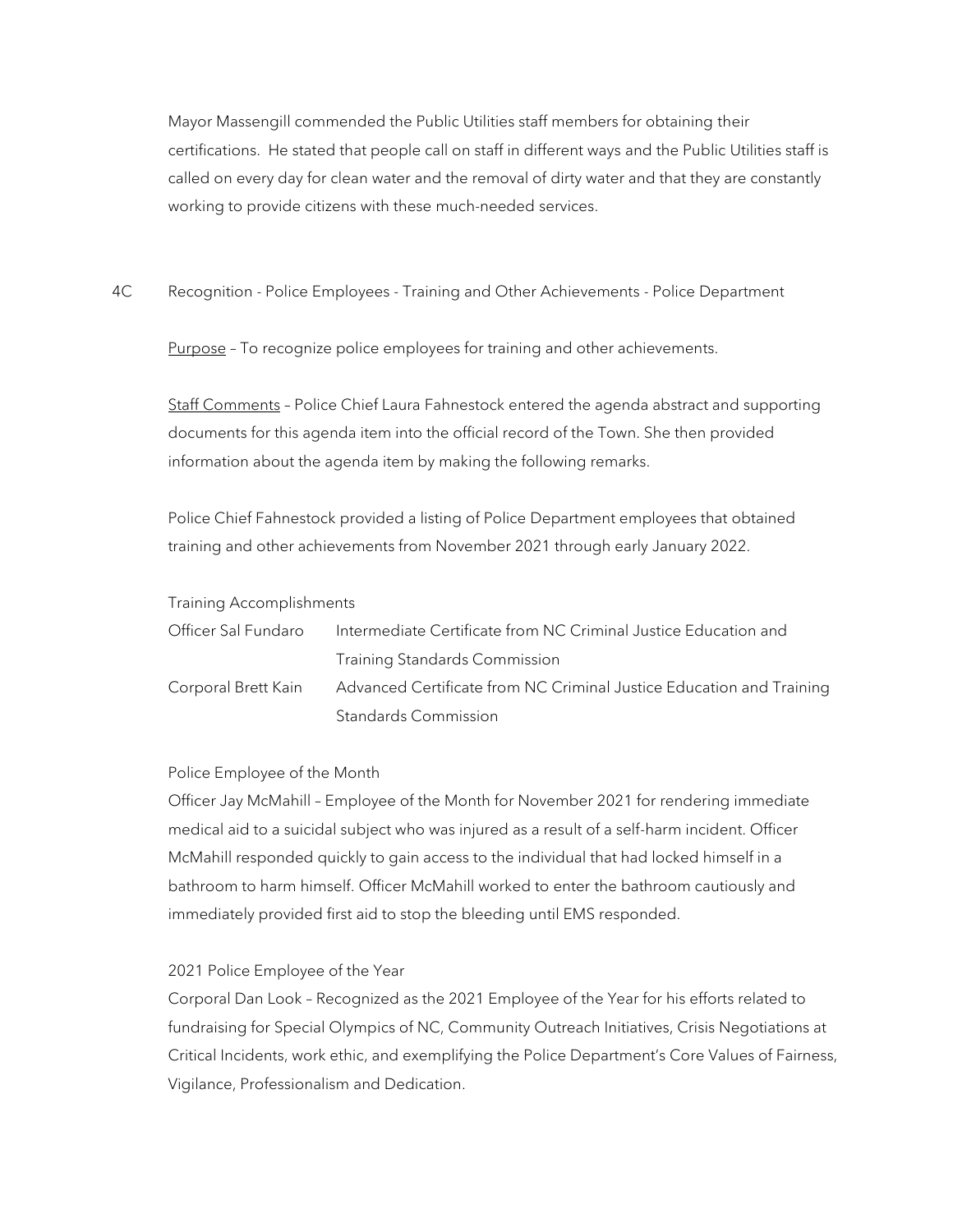Chief Fahnestock was excited to report that for the first time in the history, the Town of Fuquay-Varina is number one for fundraising for the Special Olympics in North Carolina. The Police Department raised over \$72,000 through the efforts of community outreach and businesses supporting the Police Department's efforts.

Mayor Massengill commended the Police Officers for their training accomplishments, special recognition of Police Employee of the Month, the Police Employee of the Year, and for their exceptional fundraising efforts for Special Olympics.

4D Resolution - Law Enforcement Service Weapon Retirement Award - Police Chief Laura Lockey Fahnestock

Purpose – To consider adopting a resolution awarding Police Chief Laura Lockey Fahnestock her service weapon upon her retirement from the Town of Fuquay-Varina's Police Department.

Staff Comments – Town Manager Mitchell entered the agenda abstract and supporting documents for this agenda item into the official record of the Town. He then provided information about the agenda item by making the following remarks.

Effective February 1, 2022 Police Chief Laura Lockey Fahnestock will retire from the Fuquay-Varina Police Department with over 30 years of honorable and distinguished public service. Her service included over six years to the Town of Fuquay-Varina and over 24 years of service previously with the City of Rocky Mount.

As authorized by the State of North Carolina and at the discretion of the Local Governing Body, Chief Laura Fahnestock is afforded the opportunity to receive her service weapon upon retiring from local government service. North Carolina General Statute 20-187.2(a) states that the Governing Body of a law enforcement agency may in its discretion, award to a retiring member upon his/her request their service side arm. N.C.G.S. §14-402 and §14-409.10 additionally state that a proper permit must be obtained in order to receive the service side arm. Chief Fahnestock has satisfied all of these requirements and formally requests to be awarded her service weapon upon retirement. The weapon requested is a Glock 17 9 mm handgun with the serial number BMWZ344. A retirement celebration is planned for January 28, 2022. The action requested is to approve the Resolution to Award Police Chief Fahnestock her service weapon upon her retirement from the Town of Fuquay-Varina as recommended. A presentation of the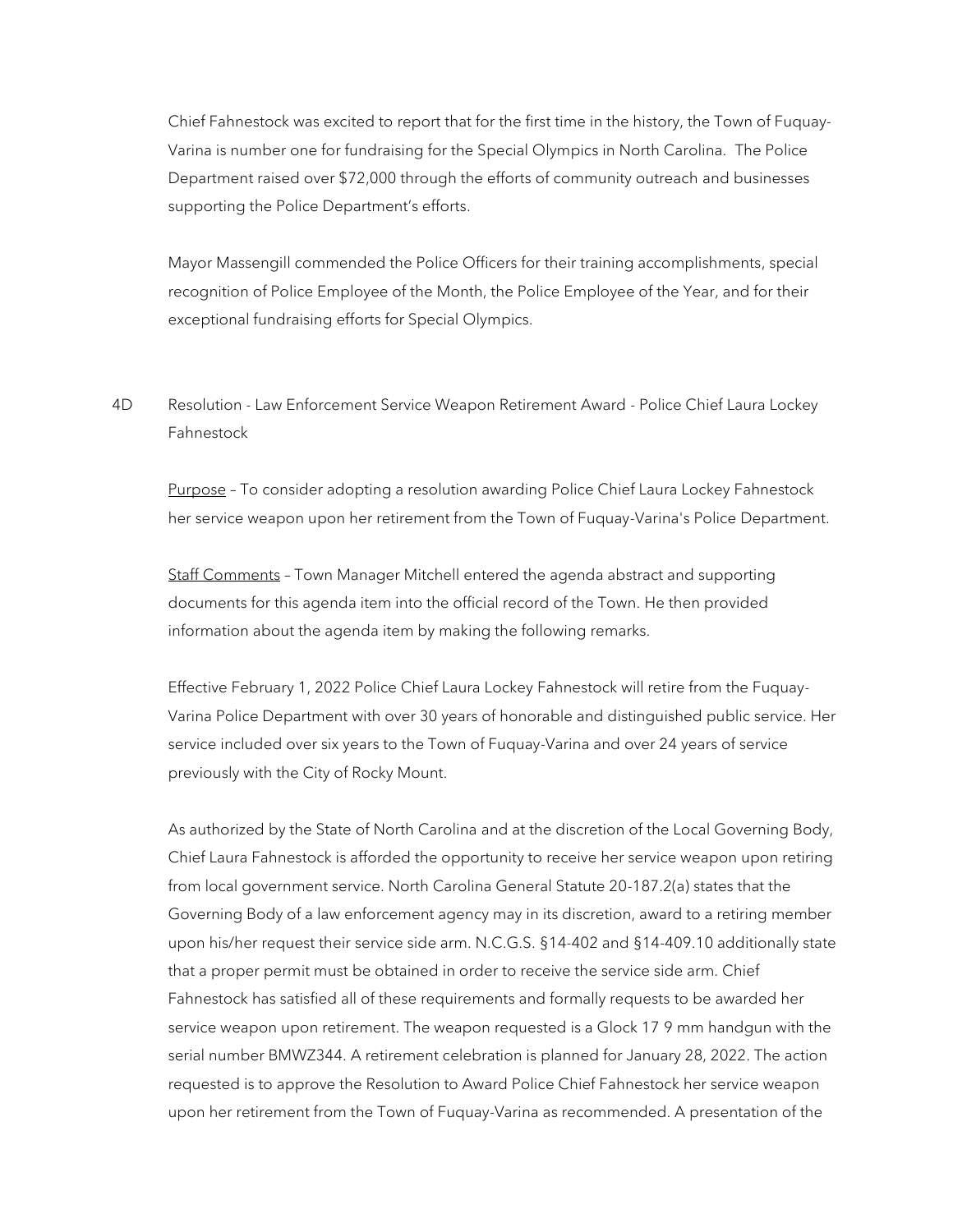service weapon along with the resolution will occur at a later date. \$1.00 has been paid to the Town in exchange for Police Chief Laura Fahnestock's service weapon.

Discussion – Mayor Massengill thanked Chief Fahnestock's husband Van for supporting her during her career with the Town of Fuquay-Varina. He expressed his excitement about Chief Fahnestock's next chapter in life. He stated that he is proud of her many accomplishments, especially the recognition last year of the Town of Fuquay-Varina being named the safest small city in North Carolina. Under Chief Fahnestock's leadership she grew the department from 36 officers to 59 officers and has been an advocate for the support and tools they need to do their job. He also stated that she initiated the first K-9 unit in the department and established the first Police Department Honor Guard. Chief Fahnestock also established a social media presence that is second to none, along with several successful community engagement events like "Coffee With A Cop". Mayor Massengill stated that the leadership she has provided to the organization is greatly appreciated and he wished her all the best upon her retirement.

Mayor Pro-Tem Smith stated that he had the honor of taking part in Chief Fahnestock's swearing in ceremony. He stated that when she was taking over the department, he tasked her with one mission, to make the department better and to leave it in better shape than when she found it. He stated that she has done that, as she has not only touched the citizens of Fuquay-Varina and Rocky Mount, but that she has made a mark on North Carolina Law Enforcement and is recognized statewide due to her leadership. He stated that he has worked with a lot of police chiefs over the years, and he can't think of any that he would give higher accolades then to Police Chief Fahnestock. Mayor Pro-Tem Smith wished Chief Fahnestock and her family nothing but the best in the future and he thanked her for her dedicated service.

Commissioner Harris stated that he remembers being very impressed with the initial interview of Chief Fahnestock, and he stated that he still is impressed with her leadership. He commended her for chartering a new method for policing in Fuquay-Varina. He stated that during the George Floyd incident there were some tough times, and she withstood a lot of criticism and kept moving forward, which was a testament to her professionalism and dedication to the entire community. He also stated that with her leadership she has launched training, have kept up the morale in the department and has been innovative in the community with her policing efforts. Chief Fahnestock's community engagement has been great through social media, Coffee With A Cop, and various other events. Commissioner Harris wished Police Fahnestock and her family the best upon her retirement and Godspeed.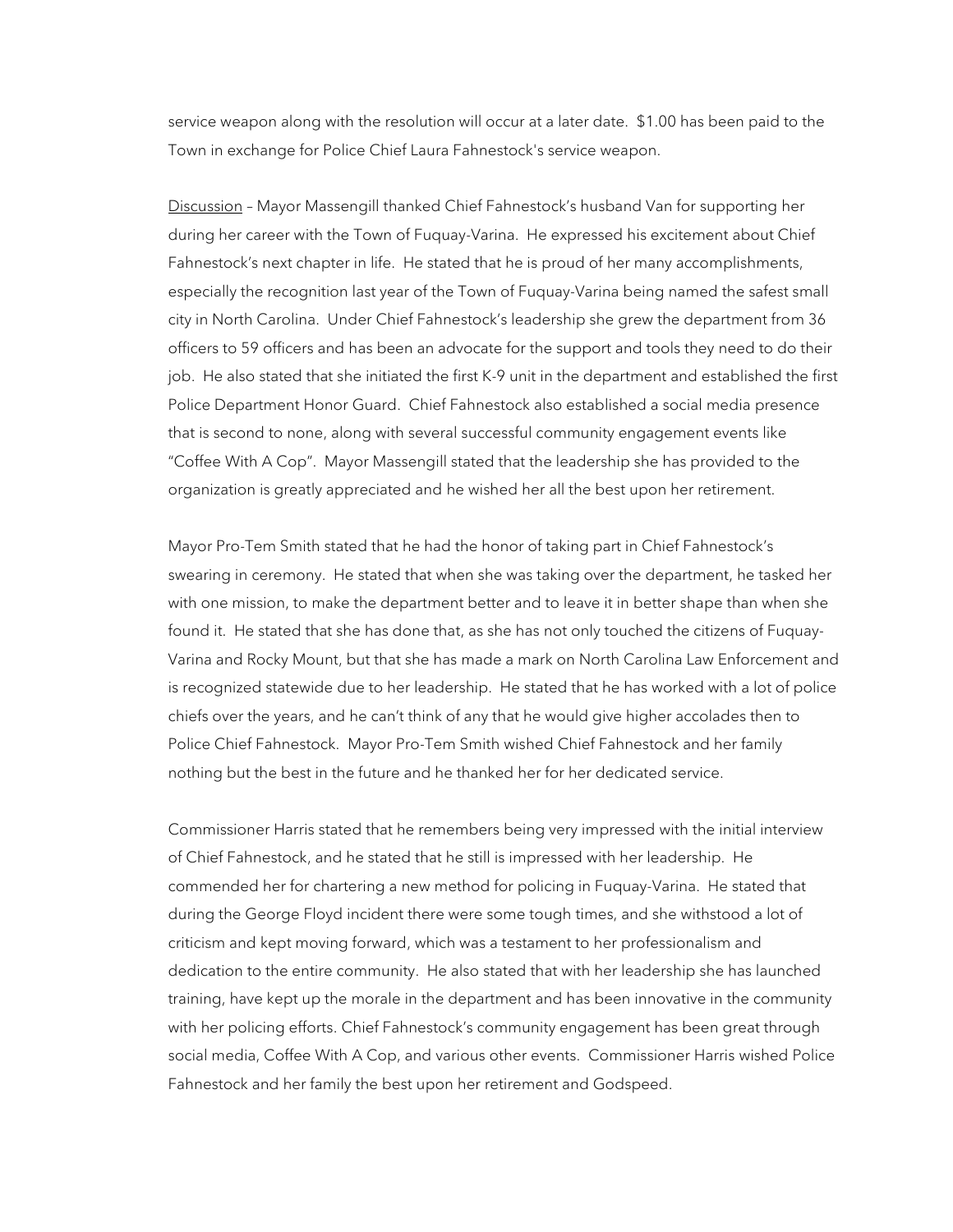Commissioner Gardner echoed the previous well wishes regarding Chief Fahnestock. She thanked Chief Fahnestock for all that she has done for the Town of Fuquay-Varina. She stated that Chief Fahnestock has raised the level of outreach and successfully engaged our citizens through social media and was recognized by the Huffington Post stating that other communities should take note of what the Chief is doing if they want to engage their citizens. She wished Chief Fahnestock the best upon her retirement and stated that she is a true rock star and wonderful example for young women.

Commissioner Haynes also echoed the kind sentiments regarding Chief Fahnestock. He stated that he was always told to leave a place better than you found it and that Chief Fahnestock has definitely done that. He stated that women in law enforcement have a great example to look up to in Chief Fahnestock. He commended her for greeting everyone with a smile and he thanked her for years of dedicated service and congratulated her upon her retirement.

Commissioner Watson also echoed the kind sentiments regarding Police Chief Fahnestock. She stated that 30 years in policing is a great accomplishment and that Chief Fahnestock is an inspiration to our young women here in Fuquay-Varina. Commissioner Watson also thanked Chief Fahnestock for her leadership and for the amazing Police Department that we have.

Town Manager Mitchell thanked Chief Fahnestock's husband Van and daughter Victoria for supporting her during her time with the Town of Fuquay-Varina. He stated that over his 20 plus years in local government Police Chief Fahnestock is one of the greatest hires he has ever made. He stated that he is going to miss all the attributes and great leadership that she has brought to our organization. He stated that she brought personality and a sense of humor to the organization and the Police Department. Town Manager Mitchell commended Chief Fahnestock for the fantastic work that she accomplished for the Town of Fuquay-Varina and for the Fuquay- Varina Police Department.

Police Chief Fahnestock stated that she is very thankful for the opportunity to lead a fantastic Police organization. She thanked Town Manager Mitchell for giving her the opportunity to become Police Chief. She stated that her 30 years in policing has been very rewarding, and she plans to be an active and engaged citizen of Fuquay-Varina. She stated that she is going to continue to be an advocate for the men and women of Fuquay-Varina Police Department, law enforcement officers throughout the State of North Carolina and the country. She thanked her officers, civilian employees, community business owners and neighbors in Fuquay-Varina for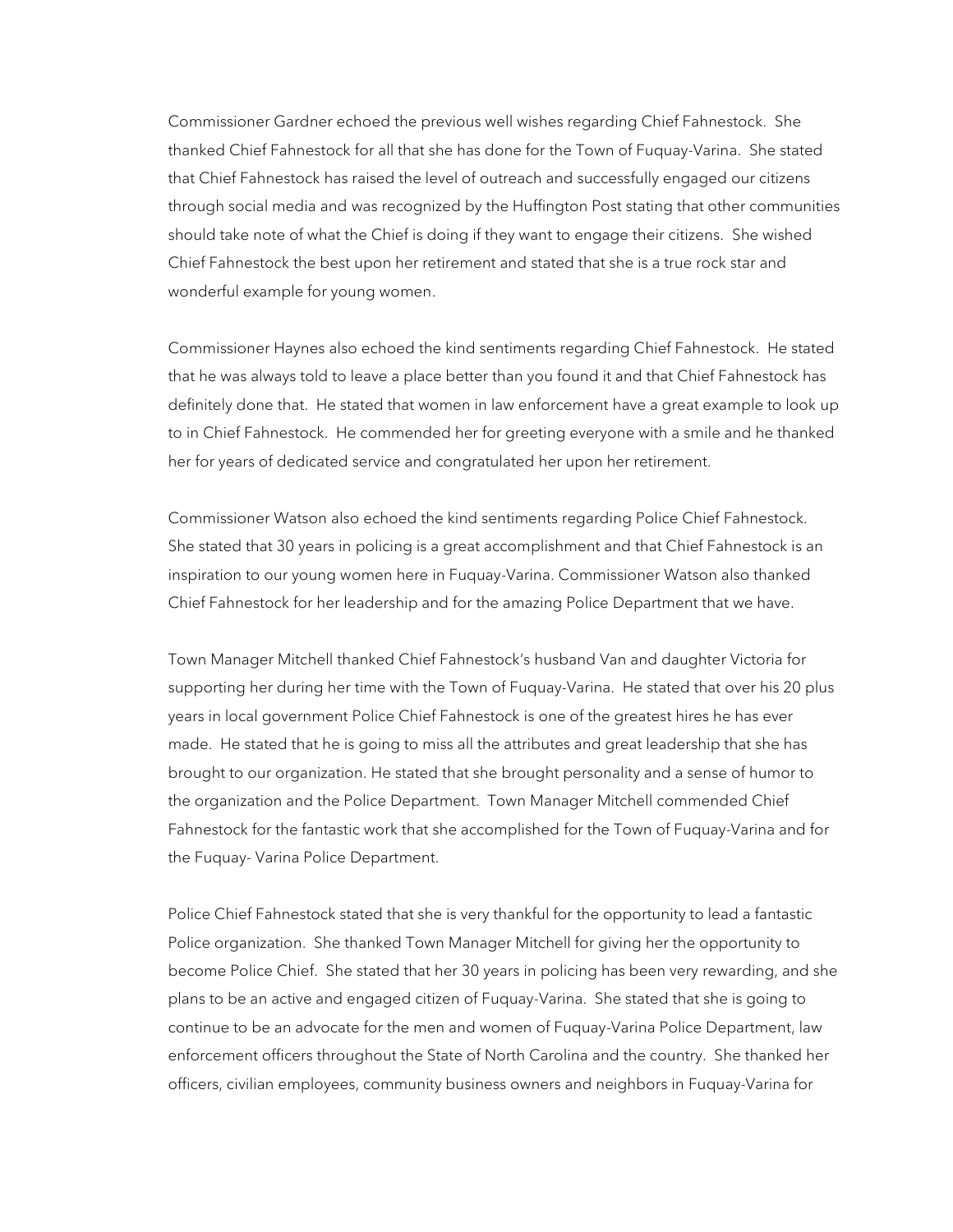supporting her during the good and bad times to make sure that the Town of Fuquay-Varina continues to move forward to be the best and safest community possible.

Recommendation – Adopt the Resolution authorizing the award of a law enforcement service weapon to Police Chief Laura Lockey Fahnestock in recognition of retirement from the Town of Fuquay-Varina Police Department as presented and recommended.

| MOTION:                | Mayor Pro-Tem Smith      |
|------------------------|--------------------------|
| SECOND:                | Commissioner Watson      |
| <b>MOTION RESULTS:</b> | Passed Unanimously (5-0) |

Resolution No. 22-1739

#### PUBLIC COMMENTS

5A No one chose to speak in person or virtually during public comments.

## ITEMS PREVIOUSLY TABLED

6A There were no items previously tabled for the January 18, 2022, Town Board meeting.

#### PUBLIC HEARINGS

7A There were no public hearings for the January 18, 2022, Town Board meeting.

#### CONSENT AGENDA

8A Fiscal Year 2022-2023 Budget Development Schedule

Purpose - To consider approval of a budget development schedule for the Fiscal Year 2022-2023 budget process.

Recommendation – Approve the Fiscal Year 2022-2023 Budget Development Schedule as presented and recommended.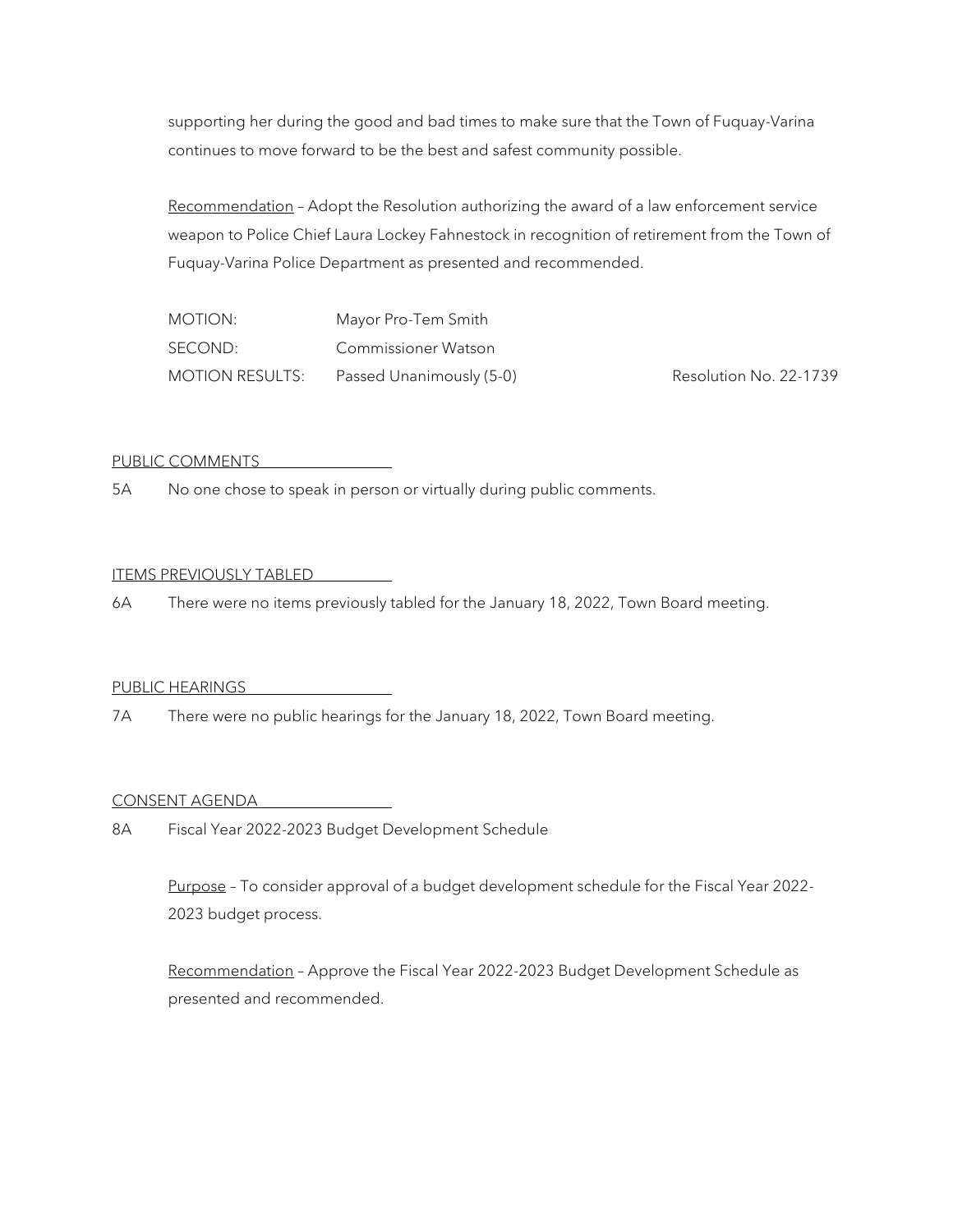8B Voluntary Annexation Petition - Ronnie E. Dickens - 9032 Purfoy Road - PIN 0665653285- ANX-2022-02

Purpose -To consider the adoption of a resolution instructing the Town Clerk to investigate an annexation petition and to adopt a resolution setting a public hearing for February 7, 2022, following the receipt of the petition for voluntary annexation of property owned by Ronnie E. Dickens containing a total of approximately 0.789 acres.

Recommendation - Adopt the resolution instructing the Town Clerk to investigate the voluntary annexation petition and adopt the resolution setting the public hearing for a voluntary annexation petition on February 7, 2022, for property owned by Ronnie E. Dickens - ANX-2022- 02, as presented and recommended.

A motion was made to approve Consent Agenda items 8A-8B.

| <b>MOTION</b>          | Mayor Pro-Tem Smith      |                        |
|------------------------|--------------------------|------------------------|
| SECOND:                | Commissioner Gardner     | Resolution No. 22-1740 |
| <b>MOTION RESULTS:</b> | Passed Unanimously (5-0) | Resolution No. 22-1741 |

## ITEMS REMOVED FROM CONSENT

9A There were no items removed from the Consent Agenda for separate consideration.

## ADMINISTRATIVE REPORTS

10A Contract Award – Town-Wide Pavement Condition Survey - Withers Ravenel – \$79,100.00

Purpose – To consider the selection of engineering consultant Withers and Ravenel, to conduct a Town-Wide Pavement Condition Survey and authorize the Town Manager to execute the contract in the amount of \$79,100.00.

Staff Comments – Engineering Director Matt Poling entered the agenda abstract and supporting documents for this agenda item into the official record of the Town. He then provided information about the agenda item by making the following remarks.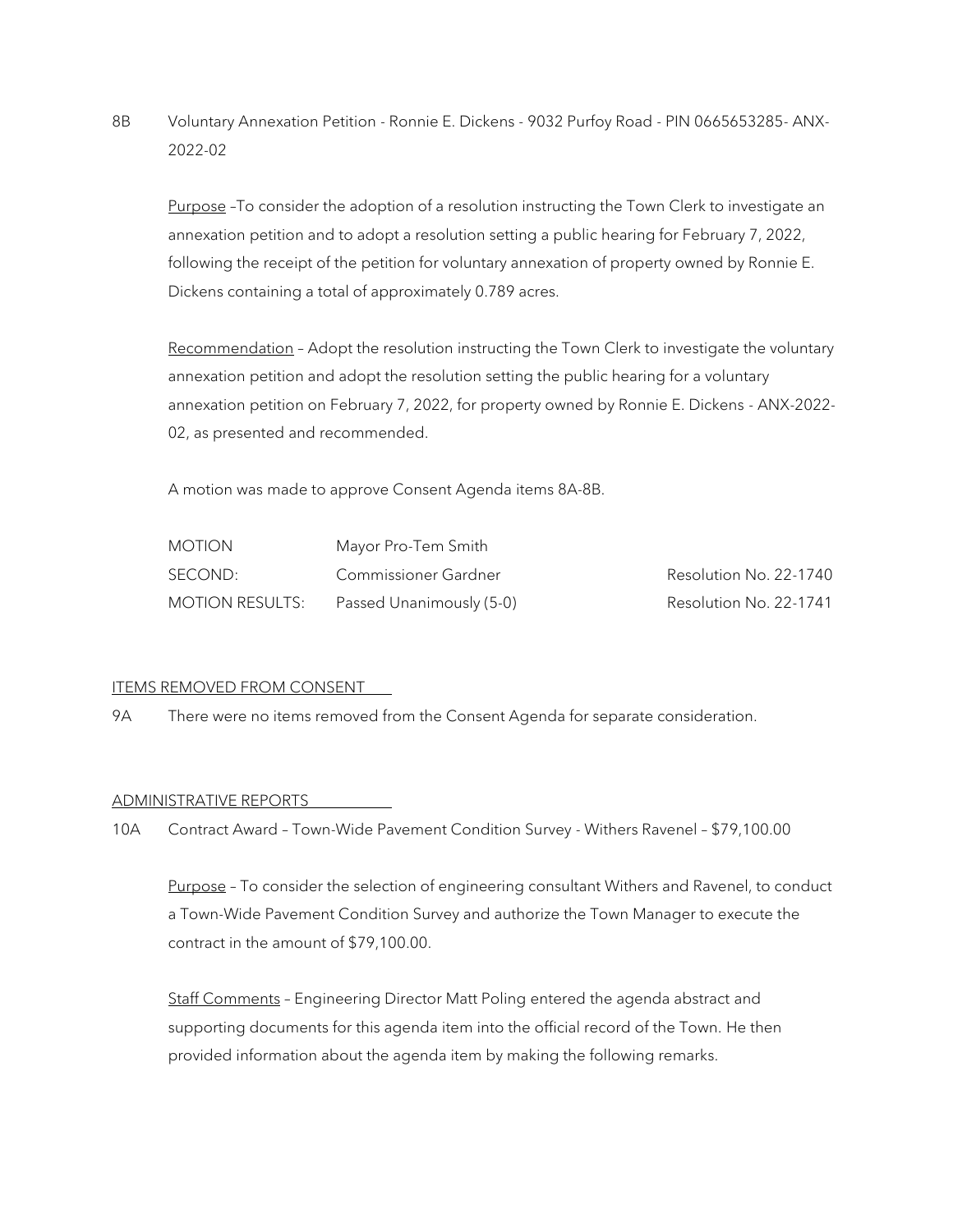In September 2021, the Engineering Department sought Request For Qualifications (RFQ) to perform a pavement condition survey of the Town's public roadways. The Town received 12 letters of interest. Upon reviewing and evaluating all responses, staff interviewed the top three consultant proposals. The proposal interview team consisted of Town staff from the Engineering and Public Works Departments. The review team selected engineering consulting firm Withers Ravenel as the most qualified to perform the pavement conditions survey.

The pavement condition survey will evaluate the condition of approximately 150 miles of Townowned public roadway. This survey will aid town staff in providing preliminary recommendations and budgetary cost estimates for the maintenance and rehabilitation needed to optimize pavement life, guide staff on how to select certain roadways for pavement repair, and help identify maintenance activities over the next three to five years. The pavement condition survey is expected to take approximately three months to complete.

The Town's FY 2022 budget identifies \$100,000 in funding for the pavement condition survey. The negotiated fee of \$79,100 for the proposed services is within the approved project budget.

Discussion - Mayor Massengill stated that traffic continues to be a top priority for the Town, and this is going to allow the Engineering department to be proactive on which roads needs to be resurfaced.

Mayor Pro-Tem Smith stated that he is always pleased when Town projects come in under budget. He thanked Engineering Director Matt Poling and staff for their work on the project.

Commissioner Watson asked how often the surveys are done on our roads. Engineering Director Matt Poling stated that this is the first ever pavement condition survey and that it will probably take place every three to five years. This will help us stay updated and make sure that the Town is maintaining and rehabilitating the roads that need to be maintained.

Town Manager Mitchell stated that in the last 10 years the Town has almost doubled the number of maintained roadways and from 2007 which was 61 miles to now 2021 with 150 miles of roadway. This survey is necessary so that the town takes a more pragmatic approach to making good recommendations to the Town Board about how to best invest our resources with resurfacing projects.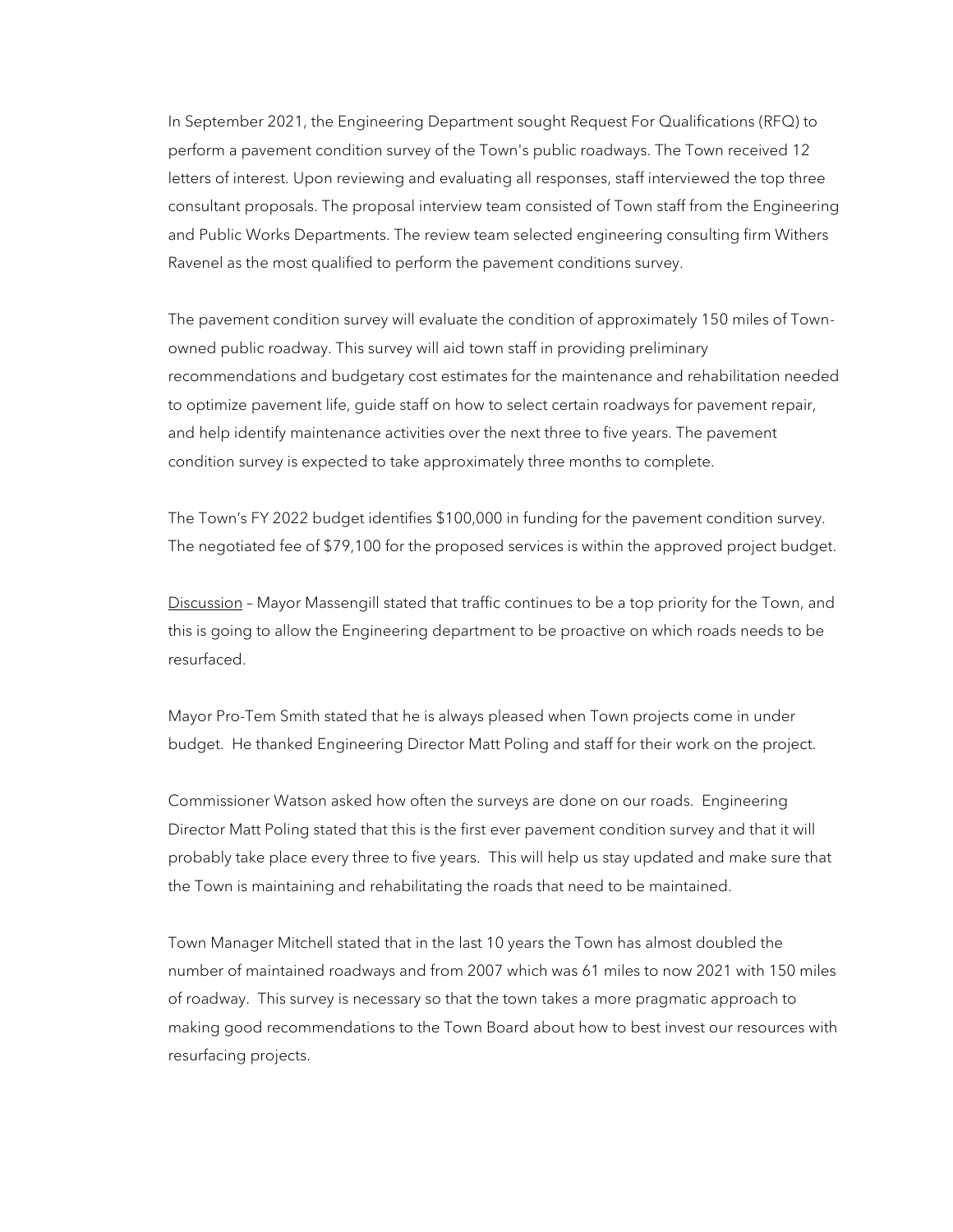Recommendation – Authorize the Town Manager to execute a contract with engineering consulting firm Withers and Ravenel in the amount of \$79,100.00 to perform a Town-Wide Pavement Condition Survey as presented and recommended, subject to approval by the Town Attorney review as to form.

MOTION: Commissioner Gardner SECOND: Commissioner Haynes MOTION RESULTS: Passed Unanimously (5-0)

10B Contract Award, Project Ordinance Amendment, and Budget Amendment BA-22-22 - Edifice General Contractors - Community Center North - Parks, Recreation, and Cultural Resources

Purpose – To consider a contract award to Edifice General Contractors for Construction Manager at Risk Services for the Community Center North Project, as well as an associated Budget Amendment and Project Ordinance Amendment.

Staff Comments - Parks and Recreation Director Cox entered the agenda abstract and supporting documents for this agenda item into the official record of the Town. He then provided information about the agenda item by making the following remarks.

Parks and Recreation Direction Cox stated that the Town Board previously approved the selection of Edifice General Contractors to provide Construction Manager At Risk (CMAR) services for the Community Center North Project and instructed staff to negotiate scope and fee for the services. The proposed contract, a copy of which was provided with the agenda abstract for reference, defines a scope of services that includes the following pre-construction components: schematic design, design development, construction documents, prequalification of trade contractors, public bid process, and providing the Town with a guaranteed maximum price. The proposed fee for the scope is \$170,120 and includes an allowance of \$15,000 for site testing and investigations during pre-construction services. It is important to note, that once the Community Center North project is bid, the CMAR will establish and present a GMP (Guaranteed Maximum Price). If the Town is accepting to the GMP provided by Edifice General Contractors, the overall fee paid for construction management services will be 4% of the GMP, and a contract amendment will be executed to reflect final project scope and milestone dates. This rate is consistent with industry norms for CMAR services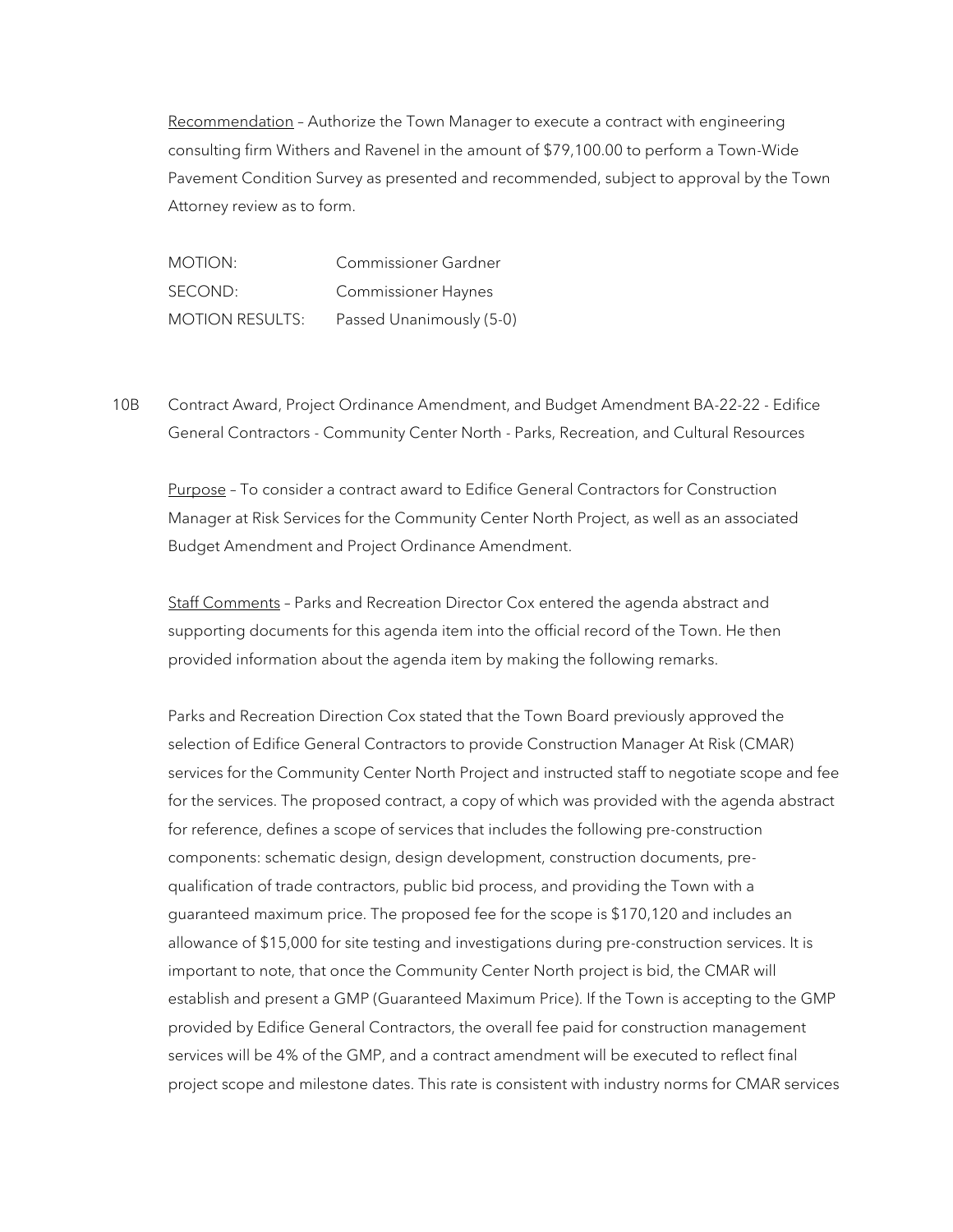for public projects of similar scope and will be budgeted from financing proceeds as part of the construction cost for this project.

The proposed budget amendment and project ordinance amendment transfer funding for the Community Center North Project that was programmed in the FY 2022 Parks, Recreation and Cultural Resources operating budget in Miscellaneous Projects (010-6120-6006601). This transfer allocates the funding in the Community Center North Project that was previously established, since design and CMAR services are anticipated to continue beyond the current fiscal year.

Management and staff recommend approval of the negotiated scope and fee agreement subject to the Town Attorney review as to form, and approval of the associated budget amendment and project ordinance amendment.

The proposed budget amendment and project ordinance amendment in the amount of \$493,450 will transfer previously appropriated funds for professional services from the Parks, Recreation and Cultural Resources Operational budget to the Community Center North Project. The action is needed as preconstruction services for the project will extend into the next fiscal year. The \$170,120 in funding for preconstruction services is available within previously programmed funding and will be committed from the project following approval of the proposed actions. The CMAR fee of 4% is proposed to be appropriated with construction funding following the bidding, establishment of a GMP, and financing of construction for the Community Center North Project.

Discussion - Mayor Massengill stated that this project continues to move forward. He stated that he attended the Wake County Board of Commissioners meeting earlier in the day where the Town had applied for a \$250,000 grant partnership and he spoke on behalf of the Town for the requested grant funds. Mayor Massengill advised that he was pleased to report that the grant was approved by the Wake County Board of Commissioners. He thanked Parks & Recreation Director Jonathan Cox for his work on this project and the grant application.

Recommendation – Authorize the Town Manager to execute the Agreement for Construction Manager at Risk Services with Edifice General Contractors as presented and recommended, subject to approval by the Town Attorney as to form and approve Budget Amendment BA-22- 22 and the associated Project Ordinance Amendment POA-22-09 as recommended and presented by management and staff.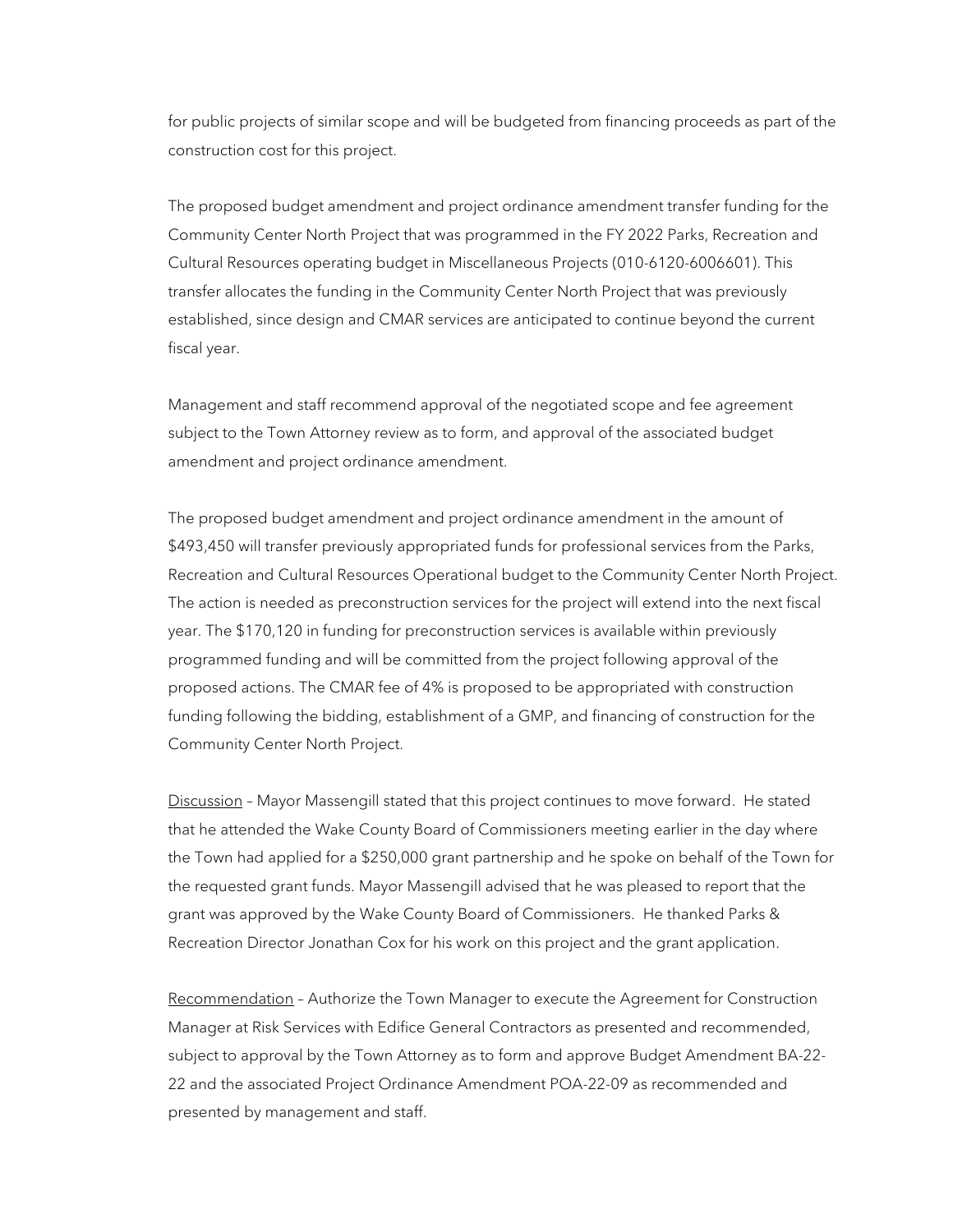MOTION: Commissioner Haynes SECOND: Commissioner Harris MOTION RESULTS: Passed Unanimously (5-0) Crdinance No N-22-02

10C Police Compensation and Classification Plan

Purpose – To consider approval of recommended findings of the compensation and classification market study for sworn law enforcement officers.

Staff Comments – Human Resource Director Wendy Moody entered the agenda abstract and supporting documents for this agenda item into the official record of the Town. She then provided information about the agenda item by making the following remarks.

Human Resource Director Moody stated that it is imperative for Fuquay-Varina to be competitive when hiring talent and retaining talent for the organization. Lately, it has been challenging to hire the best talent but more so with the police department because salaries are lagging behind market neighboring communities. Recognizing the recruitment and retention challenges facing the Town, in October 2021 management and HR leadership sought service proposals for a consultant to perform a market study for sworn police positions within the organization. The Town contracted with Piedmont Triad Regional Council (PTRC) Management Services via the Triangle J Regional Council of Governments to perform the market analysis on the Town's behalf.

Findings demonstrate that the Town is on average 10.42%. below the market average for sworn positions within the police department. Findings also demonstrate that the Town's current starting salary for police officers are behind those of Morrisville, Cary, Apex, Wake Forest, and Holly Springs. By implementing a new base rate for police officers from \$45,252 (hiring rate)/\$47,515 (minimum) to \$50,200, the Town will be able to better compete with neighboring communities in the marketplace. Increasing starting compensation for level 1 police officers also requires adjustment throughout the ranks to avoid compression and also better align with compensation being offered for those positions in the marketplace.

Matt Reece, with PTRC Management Services, virtually presented the full report findings as well the implementation recommendation.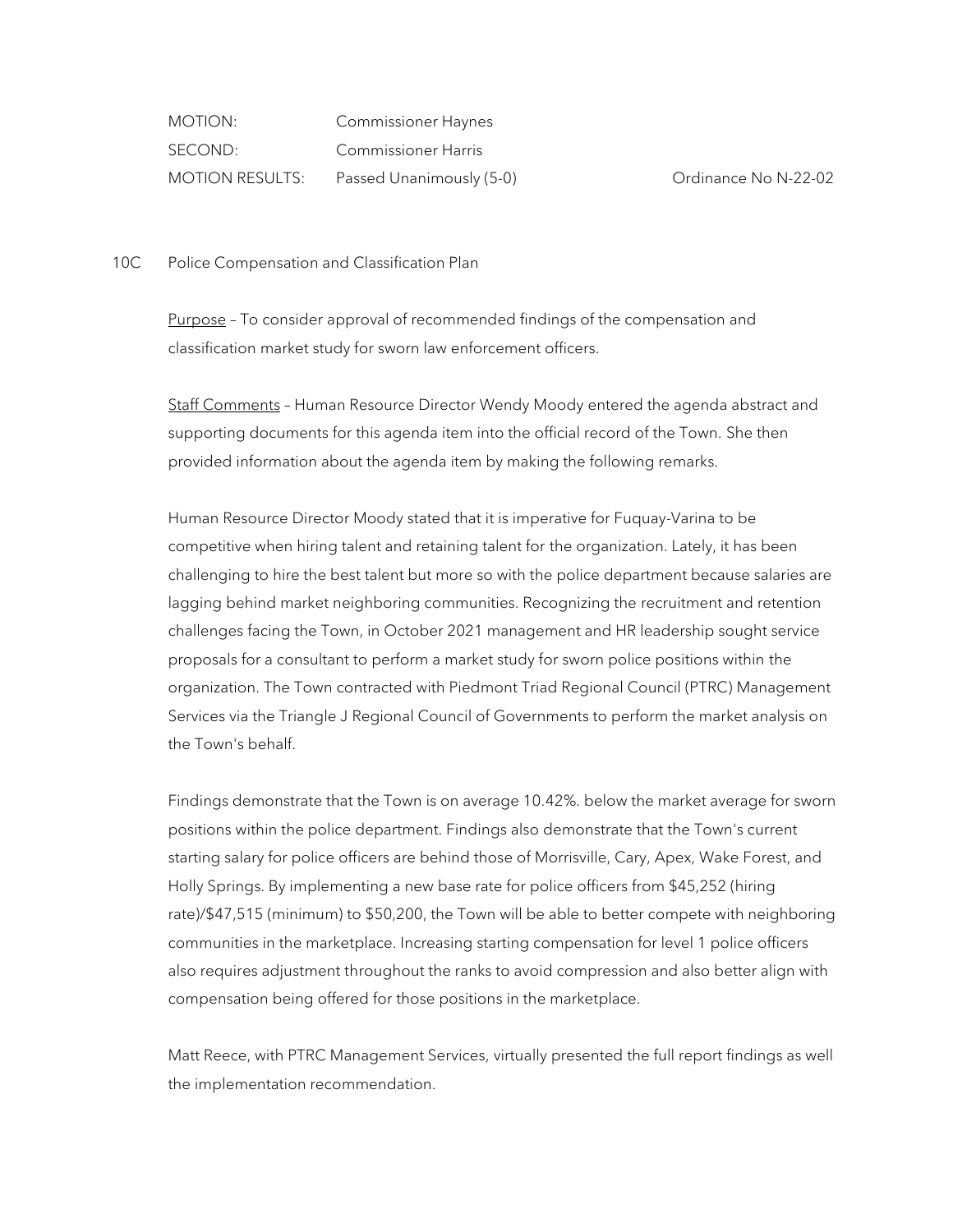It is worth noting that the neighboring communities of Apex, Holly Springs, and Cary are also in the middle of performing a compensation and classification study, which will likely require the Town to take another look at law enforcement compensation during the budget development process and while also performing the pay and classification market analysis for the balance of the organization. PTRC Management Services is performing the compensation and classification market analysis for the balance of the organization as well and management, staff, and consultant will be reporting on the findings of that work in the April/May timeframe. It is quite possible that the Town may need to consider additional adjustments to law enforcement compensation and starting wages depending on the results and outcomes of assessments being performed for neighboring communities in the marketplace.

Following Mr. Reece's presentation, management and staff also presented budget forecasting information related to full implementation of the law enforcement market analysis and market assumptions for the remainder of the workforce.

Full implementation (Salary & Benefits) for one year is projected to be \$360,000, however budget impact for current FY 2022 is estimated to be \$145,200 with an effective date of February 27, 2022.

Discussion - Mayor Massengill stated that this is going to change the minimum pay rate to \$50,200 for a Level I Police Officer in Fuquay-Varina, which will allow the Town the ability to retain and recruit our police officers and each position will be adjusted. He stated that he thinks this is great for our Police Department.

Mayor Pro-Tem Smith asked staff to explain the Cadet Classification. Human Resources Director Moody stated that the Cadet Classification allows the Town makes an offer to someone who is currently going through Basic Law Enforcement Training (BLET).

Commissioner Haynes stated that he likes knowing what our neighboring towns will do in the next 6 months so if we need to adjust the salaries we can.

Commissioner Gardner stated that we have been trying to get closer to the number of sworn officers needed as it relates to the size of the community and if we do not do something like this we would be falling behind.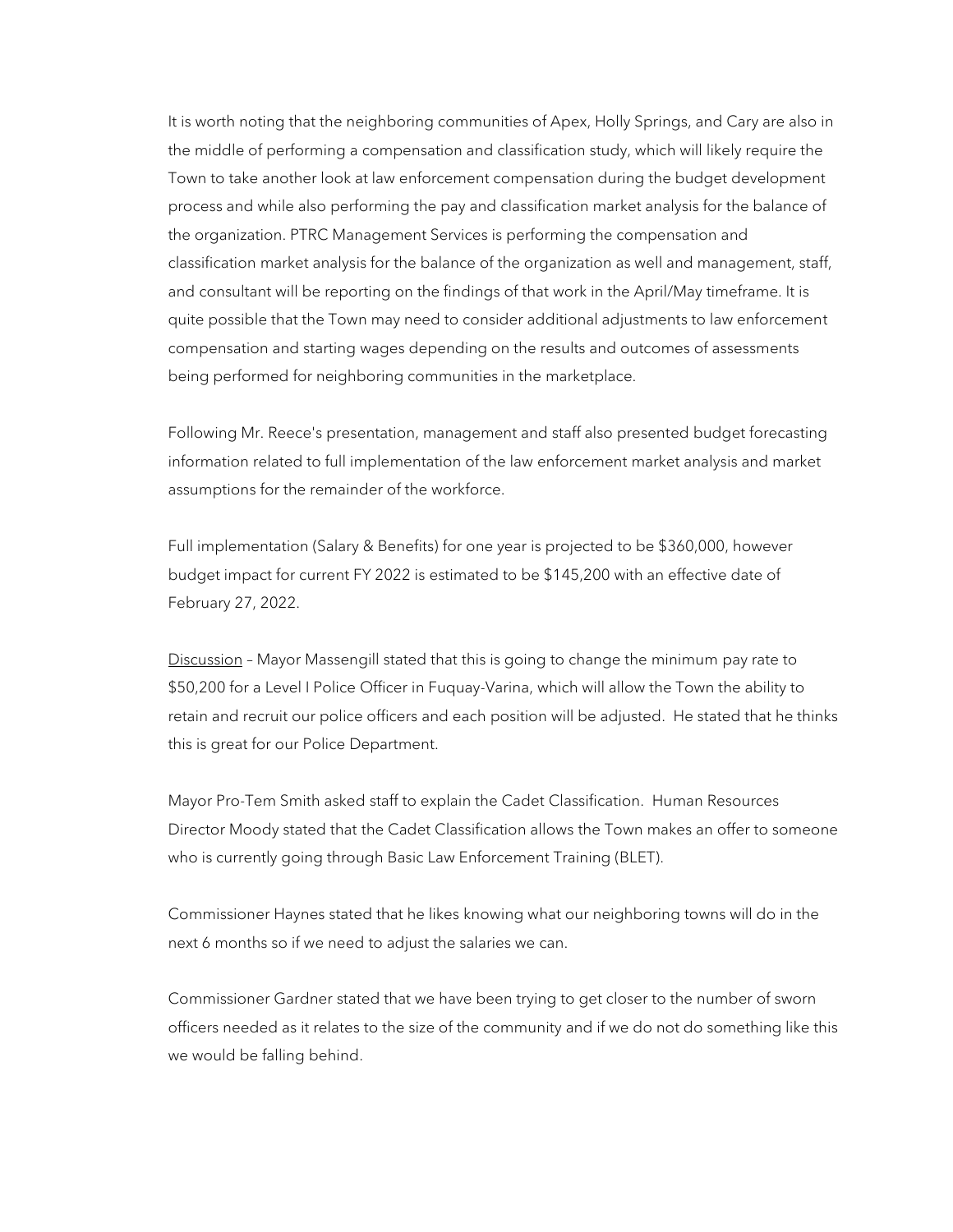Town Manager Mitchell stated that this goes back to the guidance that we received from the Town Board tasked with advancing the Police Department. He stated that the Town is trying to be creative on bringing talent into the organization by hiring cadets. He stated that during the budget process staff will be discussing classification and pay rates for the entire organization and presenting a plan for implementation. He also stated that with the study there will be adjustments that will need to be made throughout the entire organization so that we can retain and recruit the best qualified people. The cost for implementing for the Police Department will be between \$350,000 - \$365,000. He stated that for the entire organization the Town is looking at 2.5 million to 3.5 million to implement. In addition, he stated that growth may cover the cost of implementation, but this will be discussed further at the budget workshops.

Commissioner Harris asked is there still a way to reward outstanding performance to employees. Human Resources Director Moody stated that the Town just completed its annual evaluation cycle and merit raises were put into place to reward our employees for outstanding performance.

Town Manager Mitchell stated that the pay ranges allow the opportunity for good performances to afford officers the opportunity to move within those ranges. He stated that the Town Board made the decision a couple of years ago to establish a performance merit pay system and this is what allows an officer or an employee to be rewarded for outstanding work and move within their pay ranges. Previously the Town didn't have this tool to offer employees and just simply adjusted an employee salary with a cost-of-living adjustment. Over the last three years the Town has been offering a 2% cost of living adjustment (COLA) adjustment and up to 3% performance merit adjustment. As discussed with our consultant, the Town in such a competitive and volatile market that the Town may not be keeping up with just doing the 2% and 3%. This will need to be studied further and bought back to the Town Board for consideration during budget development.

Mayor Pro-Tem Smith stated that over the last few months we have had several employees obtain certifications and training. By having employees that have certifications and trained in certain areas this is making them very attractive targets. The recommended pay adjustments are costly but necessary if we want to keep those employees. He hopes that this topic is discussed at length at the Town Board Retreat. He stated that he still teaches a BLET class at Wake Technical College, and that his last class only had 10 students and we have more than 10 municipalities just in Wake County. Two of the students wanted to come to Fuquay-Varina but there are other agencies out there that are offering more pay to try and sway them to go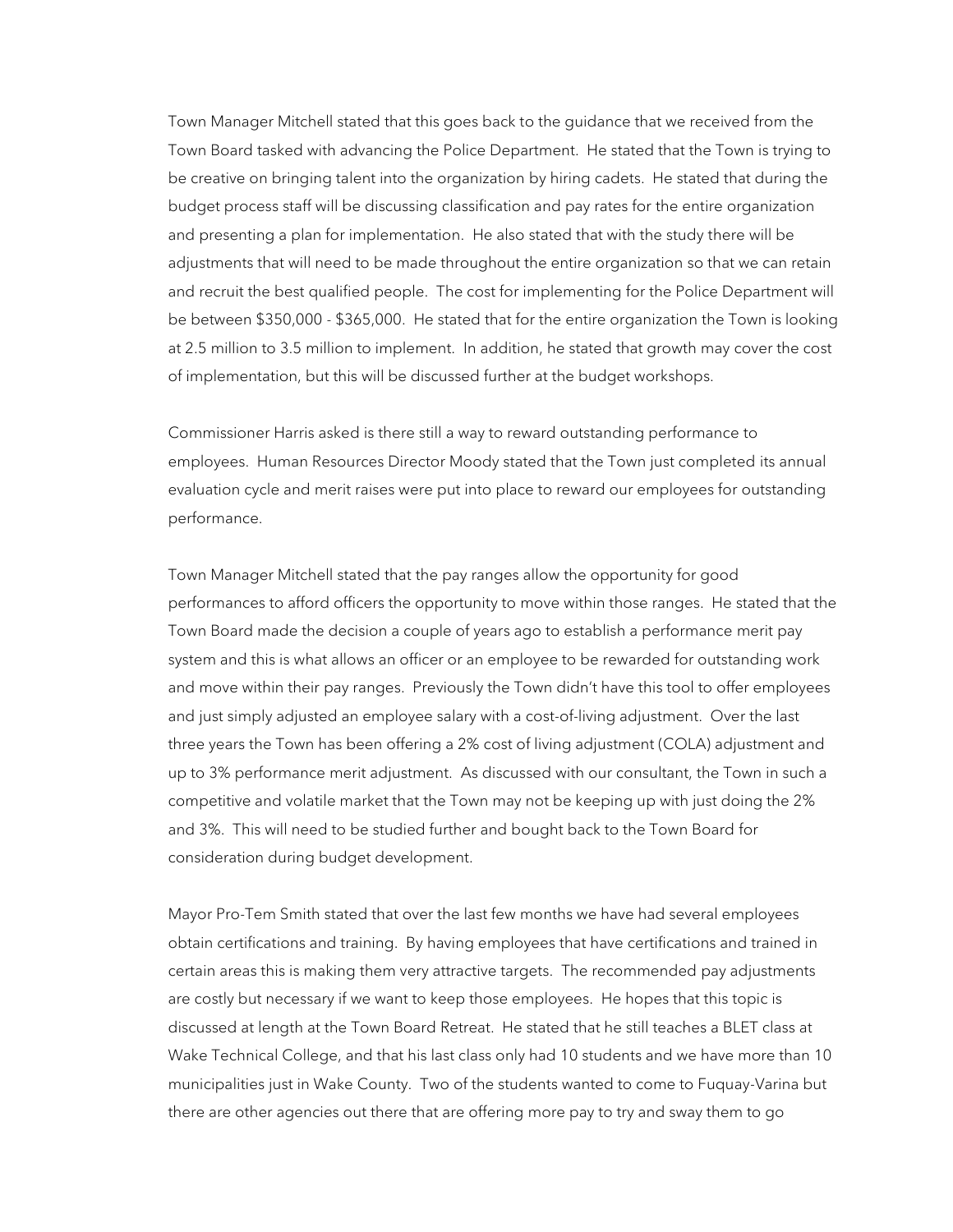elsewhere in the county. He thinks that it is very critical for the Town not only to recruit but also retain Town employees.

Recommendation – Approve full implementation of the compensation and classification plan recommended findings for sworn law enforcement employees and job positions below Chief level effective February 27, 2022 as presented and recommended and approve budget amendment BA-22-23.

MOTION: Mayor Pro-Tem Smith SECOND: Commissioner Watson MOTION RESULTS: Passed Unanimously (5-0)

OTHER BUSINESS

11A Manager's Report

Arts Center – Arts Center has been busy recruiting part time staff for what is shaping up to be a very busy spring theater season.

Parks and Recreation Department – The Parks and Recreation Department recently promoted Tyler Polk to Building Maintenance Specialist and Beth Stevenson to Recreation Superintendent position.

Public Works Department – The Streets Department performed well in brining ahead of the past weekend ice/snowstorm. The forecast for the upcoming weekend is calling for rain, ice, and snow so the Town will not be able to brine ahead due to it being likely washed away.

IT and Finance Department - The IT and Finance Department are assisting other departments with developing their budgets.

Planning Department - The Planning Department announced that three of their planners, Melissa Sigmund, Jessica Crenshaw, and Slater Knox completed the required coursework through the UNC School of Government and passed their exams to become Certified Zoning Officials and Town Manager Mitchell commended them on their accomplishments.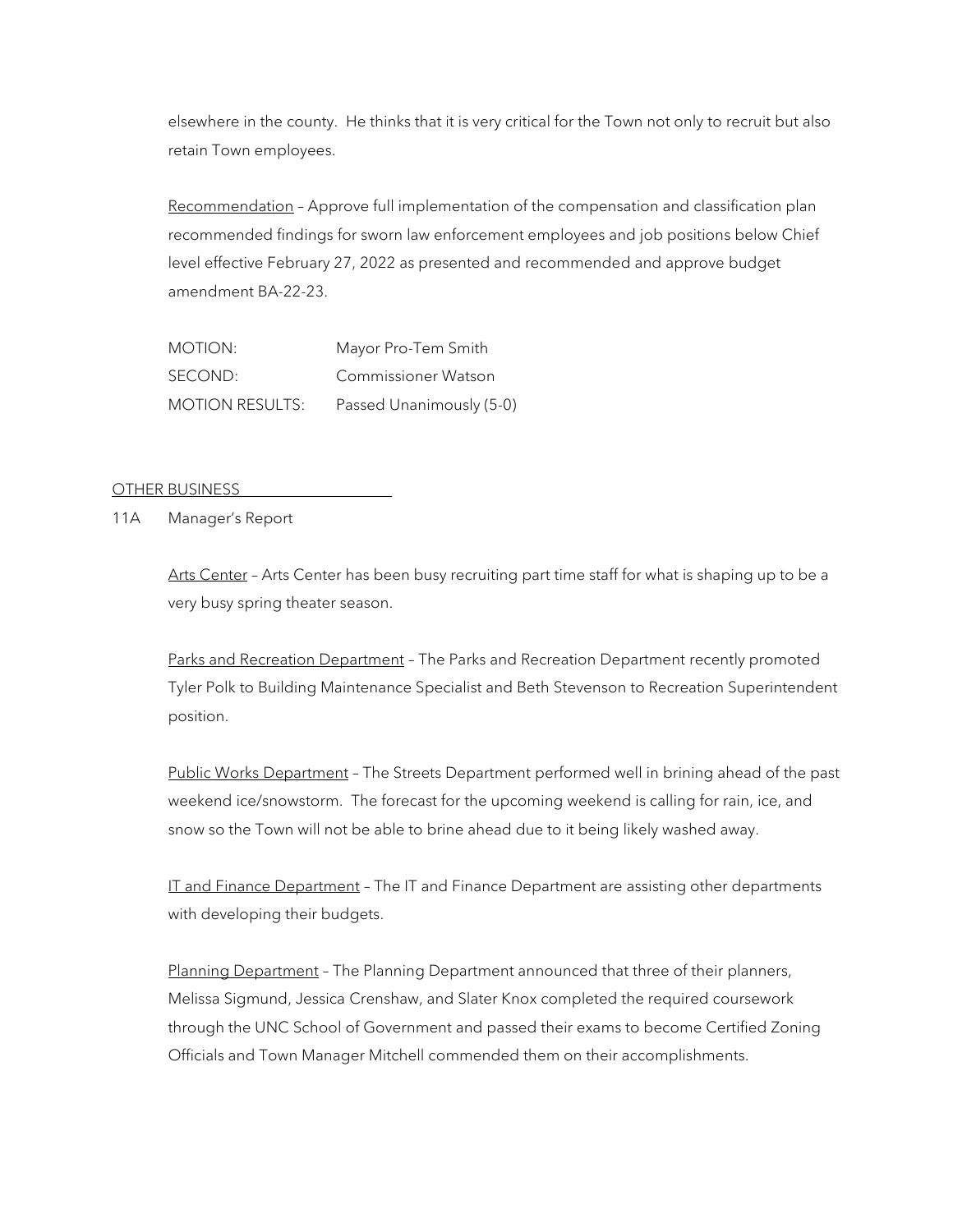Town Manager reported that he was on a joint managers call earlier in the day regarding the joint regional water project. The discussion was about how municipalities don't have a lot of capacity with staffing, and everyone is operating wide open right now and doing all the things they can to provide good public service in their departments. The discussion led to how the partners could creatively work with other organizations to help achieve some of the goals that are trying to be accomplished.

- 11B Ouarterly Report 2<sup>nd</sup> Quarter FY 2022
- 11C Coffee with a Cop Marquee Station Apartments Tuesday, February 1, 2022 9:00 10:30 am

### BOARD MEMBER COMMENTS

Commissioner Gardner stated that she had a real estate closing at 904 Old Wyck Drive and the front yard was covered with water. Town staff discovered that there was a water line leak, and they worked on Thursday past 8:00 pm trying to fix the leak and come back on Saturday to finish it up. She stated that it was such an amazing effort, and she is proud of what our Town did to help resolve the issue.

Commissioner Harris had no comments.

Commissioner Haynes thanked Public Works, Police, Fire Department, and management during the ice storm this past weekend. He stated that on January  $28<sup>th</sup>$  the Willow Spring High School will be collecting new coats, scarves and gloves at their JV and Varsity games that will be given to citizens in the community. He thanked the community for donating snacks, fruit and so many other things to be able to feed the students on Dr. Martin Luther King Jr.'s Day of Service. He also thanked all the citizens, businesses and civic organizations who donated to this effort. In addition, he thanked Police Chief Fahnestock again for all she has done for the Police Department and Fuquay-Varina. He thanked the Sanitation, Streets and Debris departments for removing fallen limbs after the ice storm.

Commissioner Watson thanked the Public Works and Police Department for their work this past weekend during the inclement weather event and she thanked them in advanced due to the inclement weather we may get this coming weekend. She stated that it was appropriate to consider and approve pay increases for the Police Department while we are also celebrating Police Chief Fahnestock's retirement, as she has been an advocate for higher pay for the Police Department. She also requested prayers for former Mayor Dick Sears of the Town of Holly Springs who is in the hospital.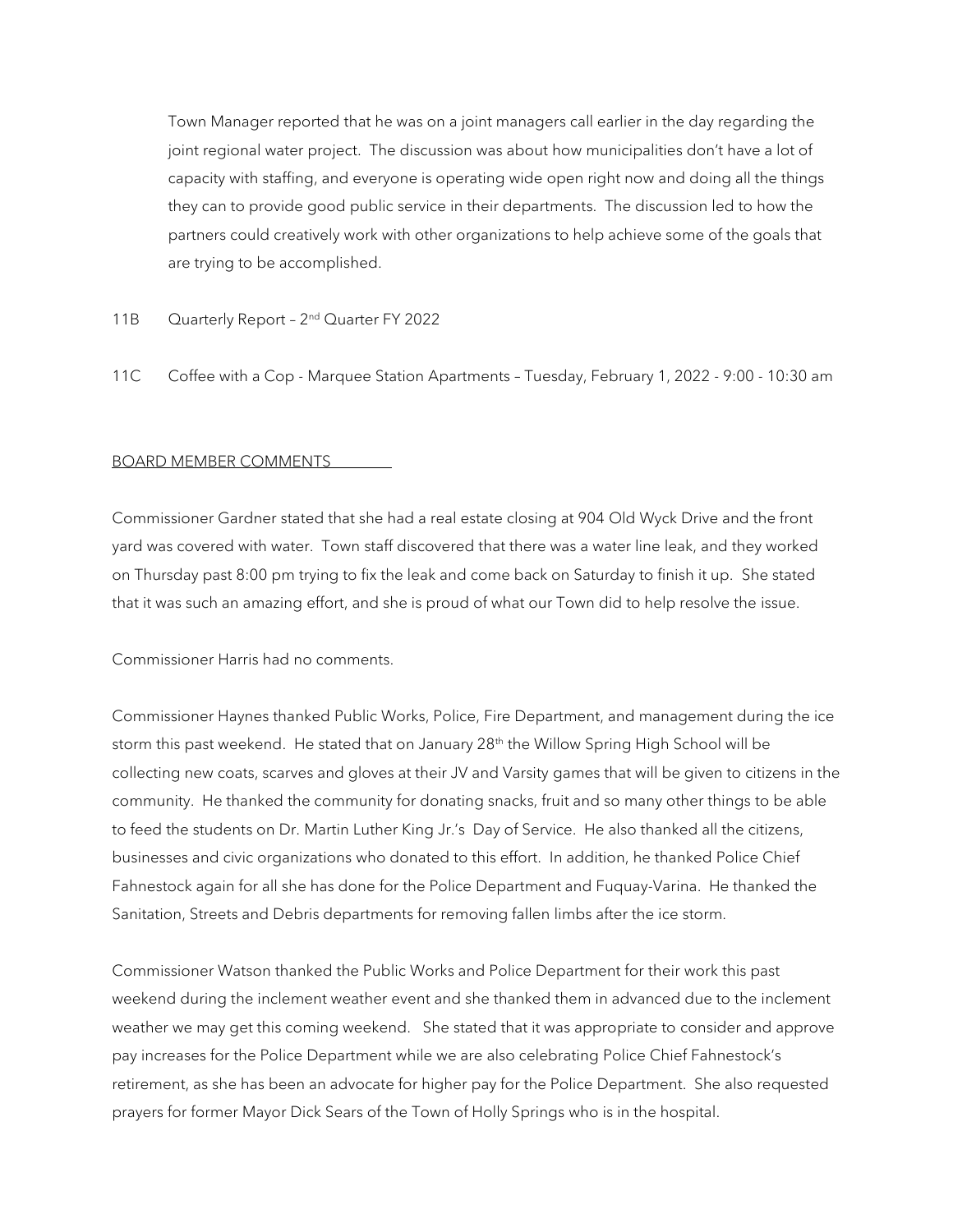Mayor Pro-Tem Smith agreed with the comments made by Commissioner Haynes. He thanked staff for all their hard work and that it is just amazing what they do every single day.

Mayor Massengill stated that during the ice event on Sunday, he rode around with the Public Works Department so he could understand their work responsibilities during an inclement weather event. He stated that they do a great job and he commended staff members James Jordan, Martice Baker, Jerry Burch, Kevin Hinson, Ernest Cash and AJ Smith. He also commended the Fire, Police and Water and Sewer Departments who worked during the ice storm. He reported that the Dr. Martin Luther King Jr. Day Celebration was postponed due to inclement weather and will be rescheduled for some time in February. He also stated that he will be attending the CAMPO meeting tomorrow and that Fuquay-Varna is on the agenda to receive a grant for sidewalks.

The following items are Mayor Massengill's past and future events:

#### Past Events

- 1/10 Fuquay-Varina Woman's Club Speaking Engagement
- 1/11 NCDOT/CAMPO 401 Bypass Public Engagement Meeting
- 1/12 Fuquay-Varina Chamber of Commerce Meeting
- 1/17 Dr. Martin Luther King Jr. Community Celebration
- 1/17 Wake County Mayors Association

#### Upcoming Events

- 1/19 Chamber Board Meeting
- 1/19 NC Transportation Summit Luncheon
- 1/19 CAMPO Executive Meeting
- 1/24 Tour of Southern Wake Academy
- 1/26 FVDA Nominating Committee Meeting

CLOSED SESSION

Pursuant to N.C.G.S. 143-318.11 (a) (3) - Attorney Client Privilege and N.C.G.S. 143-318.11 (a) (4) - Economic Development

A motion was made to conduct a closed session meeting at 8:47 p.m.